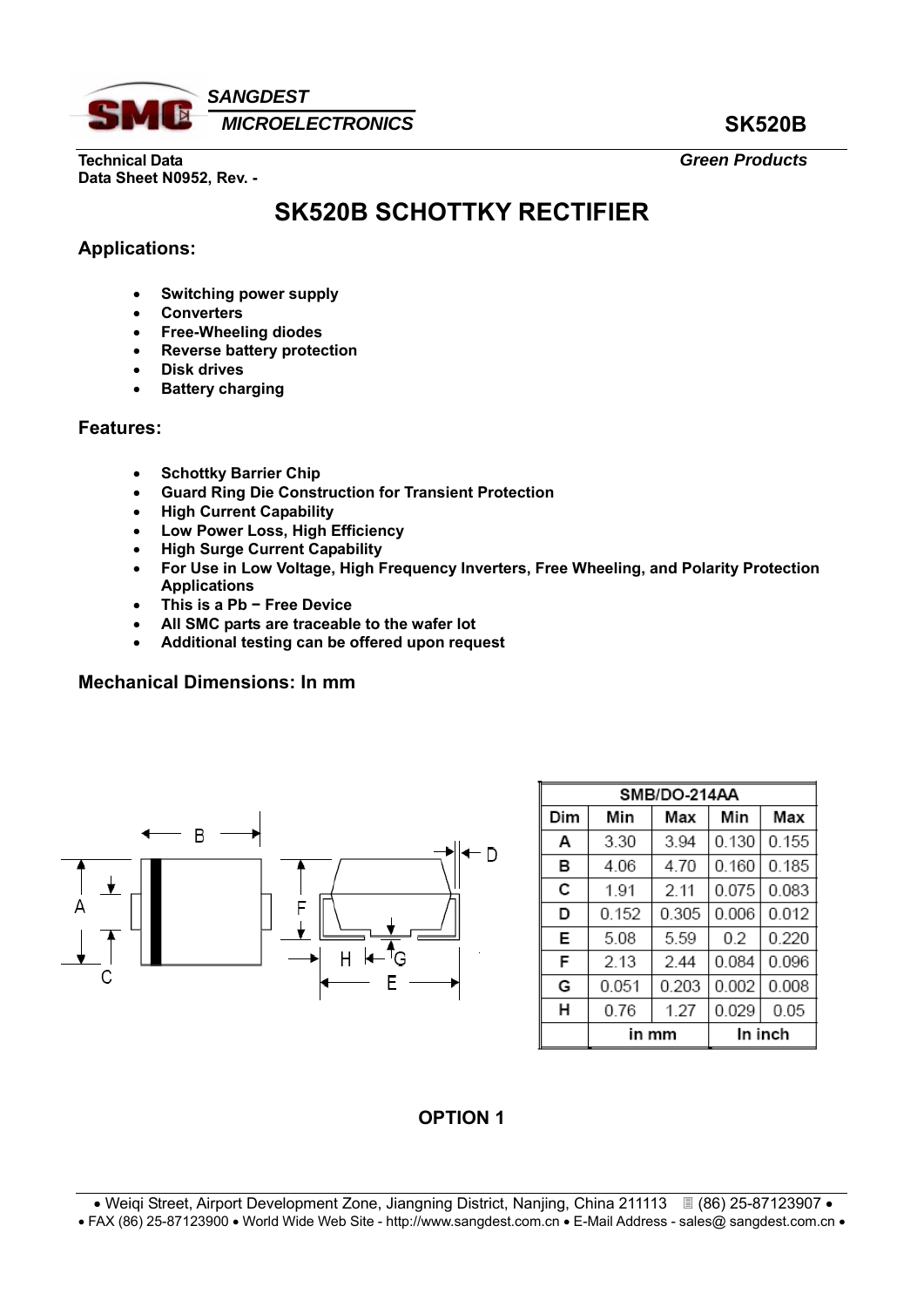

**Technical Data** *Green Products*  **Data Sheet N0952, Rev. -** 



**OPTION 2(JK)** 

**SMB**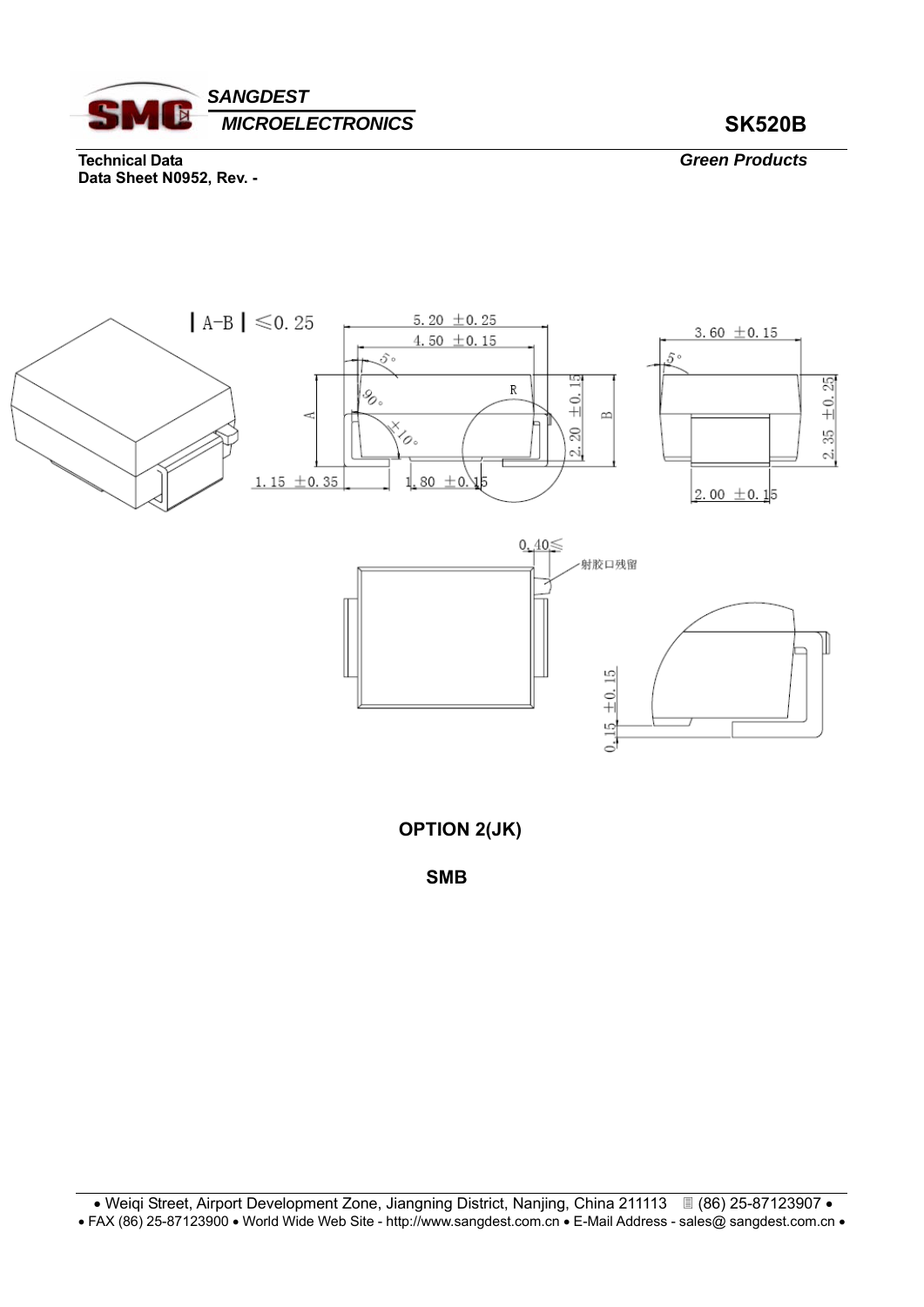

**Technical Data** *Green Products*  **Data Sheet N0952, Rev. -** 

### **Marking Diagram:**



Where XXXXX is YYWWL

| B         | $=$ Package type         |
|-----------|--------------------------|
| 5         | = Forward Current (5A)   |
| 20        | = Reverse Voltage (200V) |
| YY        | $=$ Year                 |
| <b>WW</b> | $=$ Week                 |
|           | $=$ Lot Number           |

**Cautions:** Molding resin Epoxy resin UL:94V-0

# **Ordering Information:**

| Device        | Package          | <b>Shipping</b> |
|---------------|------------------|-----------------|
| <b>SK520B</b> | SMB<br>(Pb-Free) | 3000pcs / reel  |

For information on tape and reel specifications, including part orientation and tape sizes, please refer to our Tape and Reel Packaging Specification.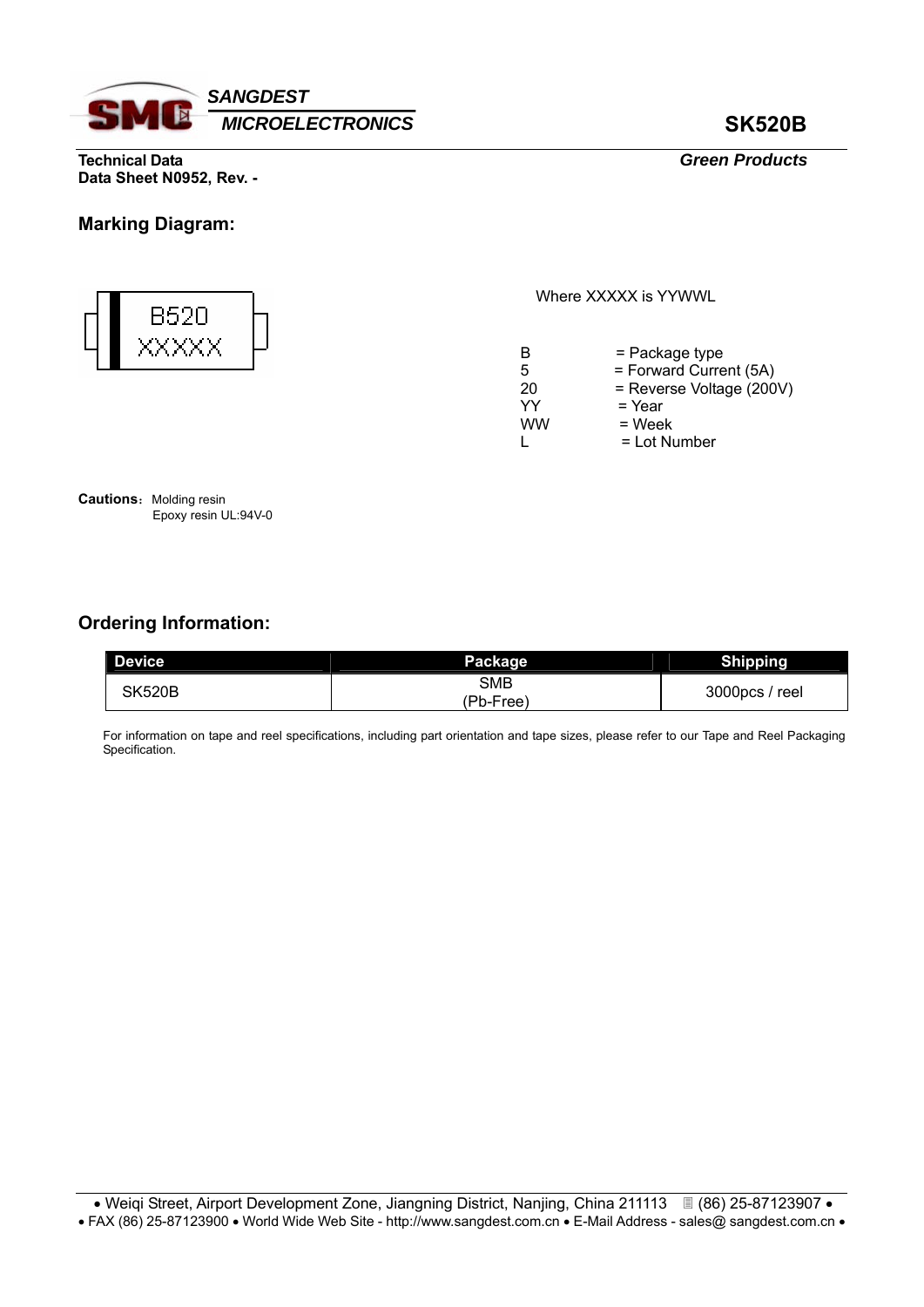

**Technical Data** *Green Products*  **Data Sheet N0952, Rev. -** 

## **Maximum Ratings and Electrical Characteristics** @T<sub>A</sub>=25°C unless otherwise specified

Single Phase, half wave, 60Hz, resistive or inductive load. For capacitive load, derate current by 20%.

| <b>Characteristic</b>                                                                                                                       | Symbol                                         | <b>SK520B</b>   | Unit        |
|---------------------------------------------------------------------------------------------------------------------------------------------|------------------------------------------------|-----------------|-------------|
| Peak Repetitive Reverse Voltage<br><b>Working Peak Reverse Voltage</b><br>DC Blocking Voltage                                               | $V_{RRM}$<br><b>V<sub>RWM</sub></b><br>$V_{R}$ | 200             | v           |
| Maximum RMS Voltage                                                                                                                         | $V_{RMS}$                                      | 140             | v           |
| <b>Average Rectified Output Current</b><br>$@T_A = 105$ °C<br>(Note 1)                                                                      | $I_{F(AV)}$                                    | 5.0             | A           |
| Non-Repetitive Peak Forward Surge Current<br>8.3ms Single half sine-wave superimposed on<br>rated load (JEDEC Method)                       | $I_{FSM}$                                      | 120             | A           |
| <b>Forward Voltage</b><br>@I <sub>F</sub> = 5.0A,T <sub>A</sub> = 25°C<br>@I <sub>F</sub> = 5.0A,T <sub>A</sub> = 125°C                     | $V_{FM}$                                       | 1.10<br>0.90    | V           |
| Peak Reverse Current<br>$\textcircled{a}$ T <sub>A</sub> = 25°C<br>$\textcircled{a}$ T <sub>A</sub> = 125°C<br>At Rated DC Blocking Voltage | $I_{\rm RM}$                                   | 7               | mA          |
| <b>Typical Thermal Resistance Junction to Ambient</b>                                                                                       | $R_{\theta J^A}$                               | 10              | °C /W       |
| Storage Temperature Range                                                                                                                   | $T_{\text{STG}}$ , $T_{\text{J}}$              | $-55$ to $+150$ | $^{\circ}C$ |
| Approximate Weight                                                                                                                          | wt                                             | 0.68            | g           |
| Case Style                                                                                                                                  | <b>SMB</b>                                     |                 |             |

Note: 1. Leads maintained at ambient temperature at a distance of 9.5mm from the case.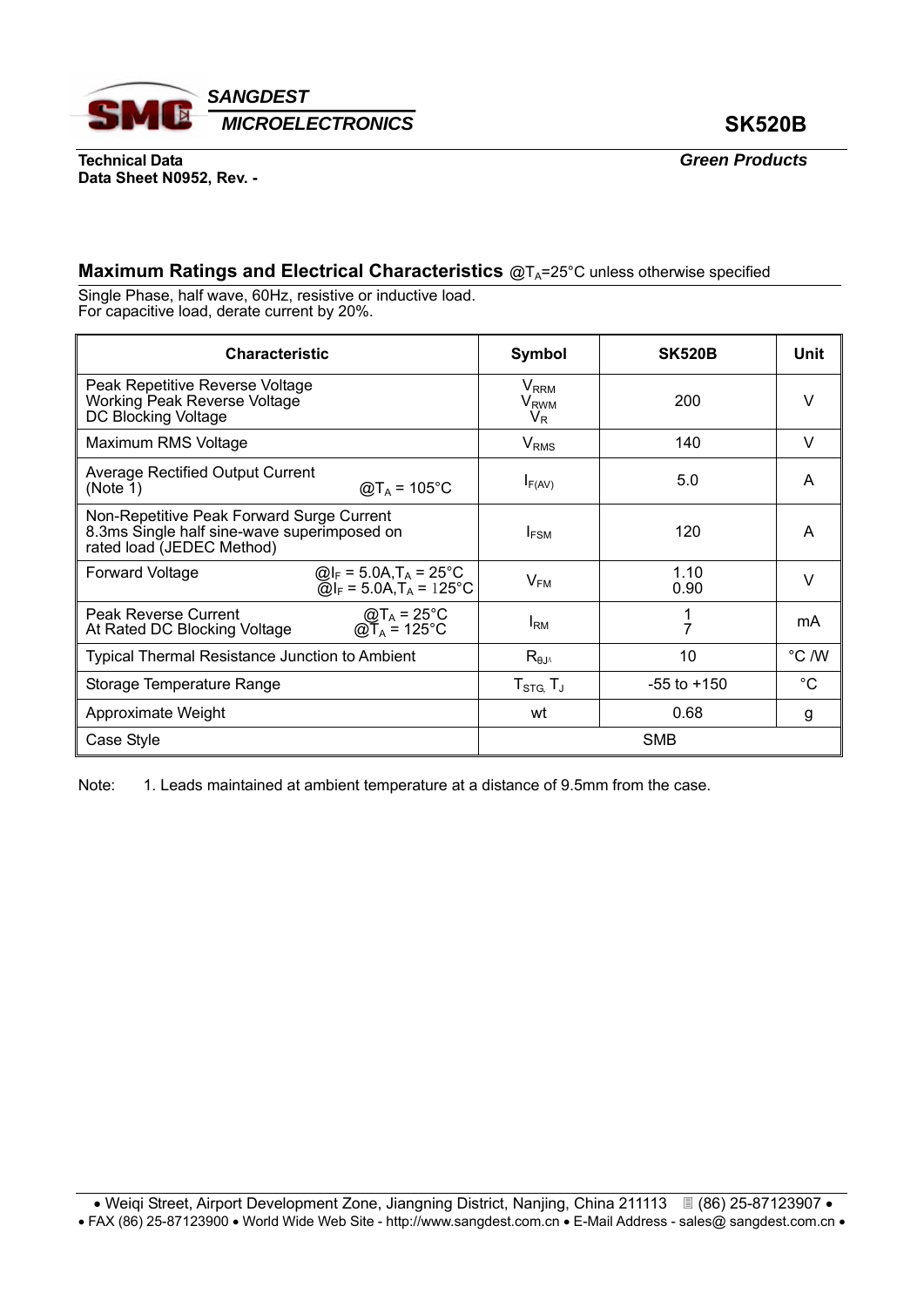

**Technical Data** *Green Products*  **Data Sheet N0952, Rev. -** 



**Fig.1-Typical Junction Capacitance Vs.Reverse Voltage**

**Fig.2-Typical Values Of Reverse Current Vs.Reverse Voltage** 



**Fig.3-Typical Forward Voltage Drop Characteristics**